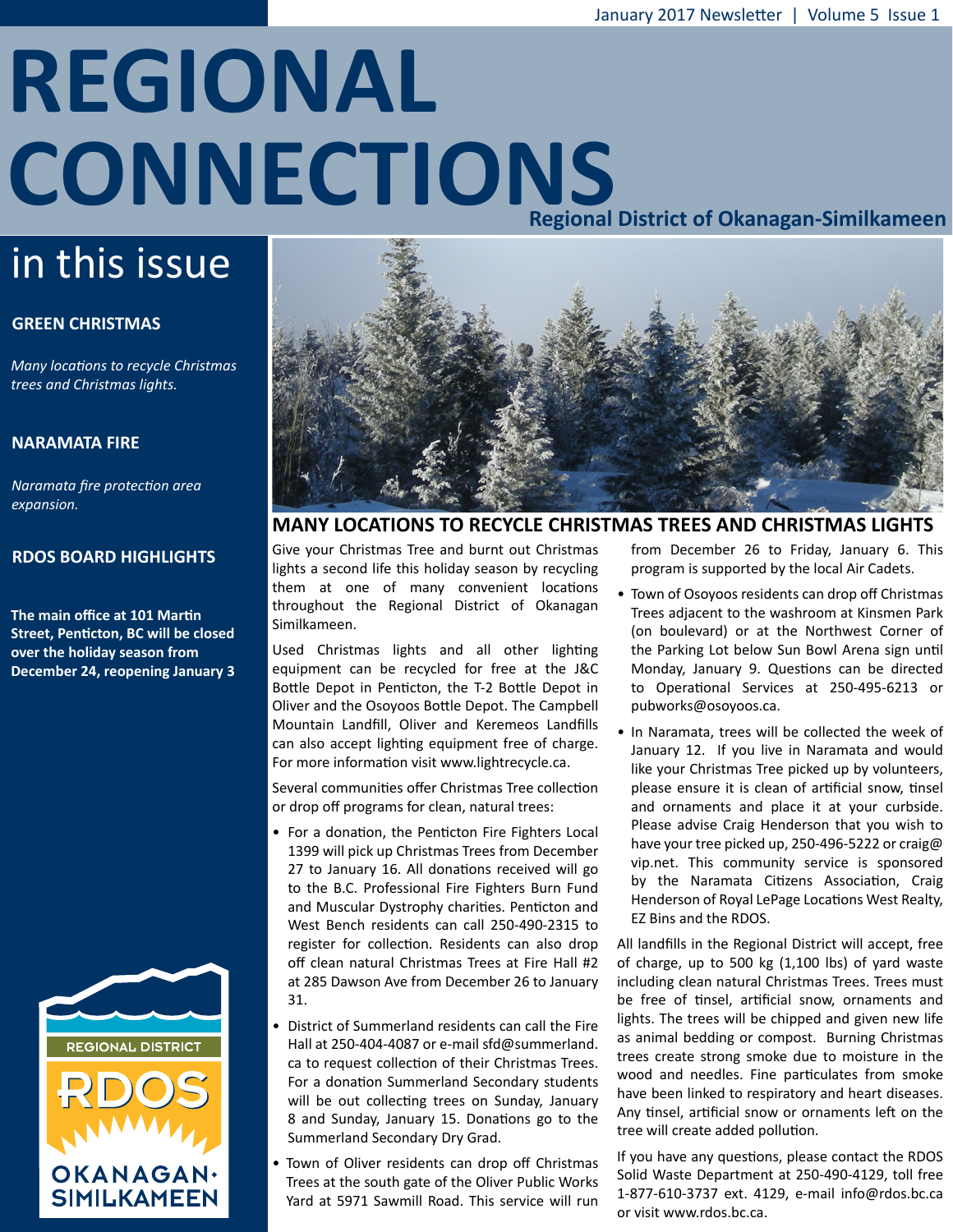#### **[REGIONAL CONNECTIONS](http://www.rdos.bc.ca/news-events/rdos-news/regional-connections-newsletter/) Visit us on [facebook](https://www.facebook.com/pages/Regional-District-of-Okanagan-Similkameen/838670432878677) | [YouTube](https://www.youtube.com/channel/UCB7OI2JsrBH8yAwE97iSkig) | [www.rdos.bc.ca](http://www.rdos.bc.ca/home/) Regional District of Okanagan-Similkameen**



### **NARAMATA FIRE PROTECTION SERVICE AREA EXPANSION**

The Community of Naramata has recently agreed to expand its fire protection coverage area to include over 90 Properties.

On October 6th, 2016 the Regional District of Okanagan-Similkameen adopted Bylaw No. 2733, 2016 Naramata Fire Prevention and Suppression Local Service Establishment Amendment. The bylaw incorporates all remaining properties located within the existing service area that were not included in the original service and additionally, the service has expanded to include several properties in the North Naramata Road, Glenfir Road, Chute Lake Road and Indian Rock Road areas.

"The Naramata Volunteer Fire Department, along with RDOS staff, have worked diligently to make the expansion of fire protection and first response services available to the residents of Indian Rock and Glenfir. I feel it is extremely important that we offer these services to as many residents of Area E as possible. I am very proud of our team of volunteer fire fighters and medical first responders." Said RDOS Electoral Area "E" Director Kozakevich.

The Naramata Volunteer Fire Department has provided 61 years of invaluable service to the community and will continue with the expansion north. Plans are underway to construct a secondary fire station in the Chute Lake Road area to support the recent expansion. The new facility will house appropriate fire fighting vehicles and equipment which will better enable fire crews to respond in a timely manner to incidents in the area.

With the expanded fire protection service comes a medical first response program. The Naramata Fire Department maintains a roster of trained and certified medical first responders who can perform patient care for the public until the arrival of the ambulance.

The Expansion of the Naramata Fire Protection service area assists the Regional District with its desire to create a socially sustainable community by providing critical life and property saving services to its residents.

#### **RDOS Board of Directors**

MARK PENDERGRAFT Area "A" - Osoyoos Rural

GEORGE BUSH Area "B" - Cawston

TERRY SCHAFER Area "C" - Oliver Rural

THOMAS SIDDON Area "D" - Kaleden/Okanagan Falls

KARLA KOZAKEVICH Chair Area "E" - Naramata

MICHAEL BRYDON OSRHD Chair Area "F" - Okanagan Lake West/West Bench

ELEF CHRISTENSEN Area "G" - Keremeos Rural/ Hedley

BOB COYNE Area "H" - Princeton Rural

ANDREW JAKUBEIT City of Penticton

HELENA KONANZ City of Penticton

JUDY SENTES OSRHD Vice-Chair City of Penticton

ANDRE MARTIN City of Penticton

PETER WATERMAN District of Summerland

TONI BOOT District of Summerland

RON HOVANES Town of Oliver

SUZAN MCKORTOFF Town of Osoyoos

FRANK ARMITAGE Town of Princeton

MANFRED BAUER RDOS Vice-Chair Village of Keremeos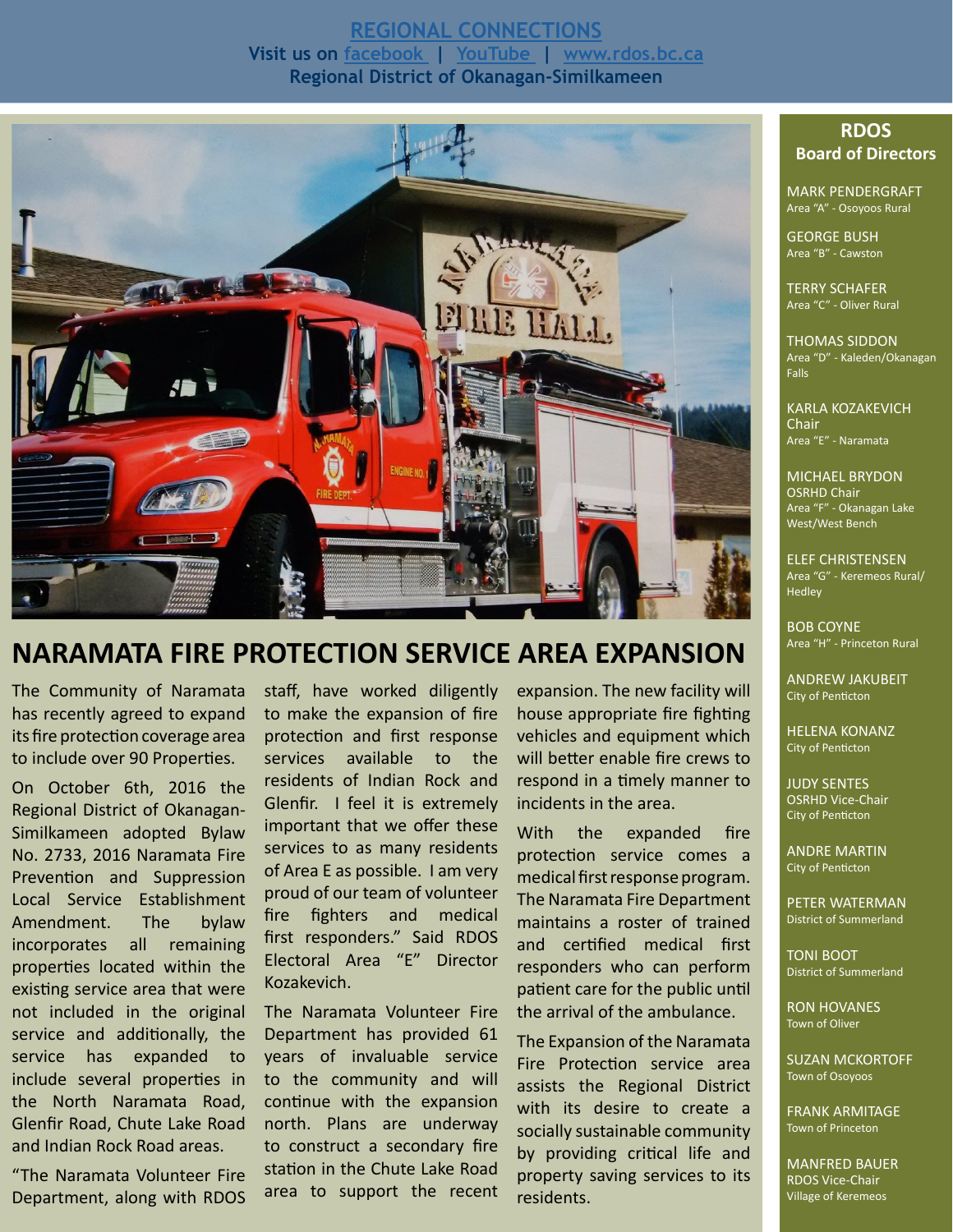### **RDOS BOARD MEETING HIGHLIGHTS**

*Selected highlights from the regular meetings of the Board of Directors of the Regional District of Okanagan-Similkameen held December 1 and 15.*

The RDOS Board of Directors awarded a five-year contract for the Transportation and Processing of Recyclable Asphalt Shingles to Intercity Recycle Ltd. By awarding this contract, the diversion of recyclable, old asphalt shingles will continue from disposal at Regional District administered landfills.

Tax requisition funds are transferred from the Province to the RDOS on August 1, 2017. As such, the Regional District may borrow funds to meet the current year's expenditures until these funds are received. The RDOS Revenue Anticipation Borrowing Bylaw was adopted by the RDOS Board of Directors.

An alternative approval process has commenced for the Okanagan Regional Library Contribution Services Bylaw. The bylaw received three readings August 18, 2016 and then received approval by the Inspector of Municipalities. The deadline for elector response forms is Friday, January 6, 2017. The number of electors in the proposed service area is estimated to be 2,756, and if the number of elector response forms signed is less than 10% the Board of Directors may consider adopting the bylaw.

Jack Bennetto, District Manager of Transportation, Okanagan Shuswap District, Ministry of Transportation and Infrastructure addressed the RDOS Board of Directors regarding Ministry of Transportation and Infrastructure initiatives for 2017.

Linda Larson, MLA for Boundary-Similkameen addressed the RDOS Board of Directors to present a wrapup of 2016 and a look forward to 2017.

The British Columbia Office of the Fire Commissioner recently released the 'Structure Firefighters Competency and Training Playbook'. The "Playbook" establishes a new fire training standard for all Fire Departments in B.C. Staff have reviewed the new standards along with the seven Regional District fire departments and it has raised concerns for our ability and capacity to meet the identified standards while maintaining volunteerism and budgets. In its 2016 Business Plan, the RDOS Board identified the need to seek qualified expertise to address these matters. A Fire Master Plan will provide an analysis of each Regional District fire department and offer guidance to address current and future issues related to, but not limited to, growing service needs, the continued challenges of recruitment and retention and meeting additional responsibilities required by the Office of the Fire Commissioner, Worksafe BC and other governing legislation and agencies.

The RDOS Board of Directors authorized the Chair and CAO to execute a contract with Dave Mitchell and Associates ltd. for \$50,000 for the purpose of providing a Fire Master Plan to include the seven Regional District Fire Departments.

The RDOS Board of Directors approved the purchase of a 0.6 acre lot and the purchase of a 4.6 acre lot contingent on the successful subdivision rezoning and consolidation with the existing Creek Park parcel to maintain and enhance an existing trail from the

Townsite of Naramata to the Kettle Valley Rail Trail. Creek Park Trail is a well used public foot path adjacent to Naramata Creek, leading to scenic waterfalls and the KVR Regional Trail.

The Regional District will be providing a letter of support to Travel Penticton to renew the 2% Municipal and Regional District Tax (MRDT). If a business indicates on its registration for a Provincial Sales Tax number that it provides four or more units of accommodation in a B.C. jurisdiction that collects the municipal and regional district tax (MRDT), it is automatically set up to collect MRDT. Travel Penticton provides tourism marketing and attraction services on behalf of the City of Penticton and they are partially funded by the MRDT. Travel Penticton receives permission to collect the tax from the Province of British Columbia and they are currently in the process of renewing their permit. The MRDT is jointly administered by the Minister of Finance, the Ministry of Jobs, Tourism and Skills Training and Destination British Columbia.

The RDOS Board of Directors adopted the Regional District of Okanagan-Similkameen Environmental Conservation Service Establishment bylaw. An alternative approval process for this bylaw completed on December 5, 2016. The number of elector response forms needed to prevent the adoption of the bylaw was 5,603, and only 60 were received prior to the deadline. Elector approval was obtained and the Board of Directors have adopted the bylaw. The RDOS Board of Directors gave third reading to the Naramata Water Extension bylaw and the Naramata